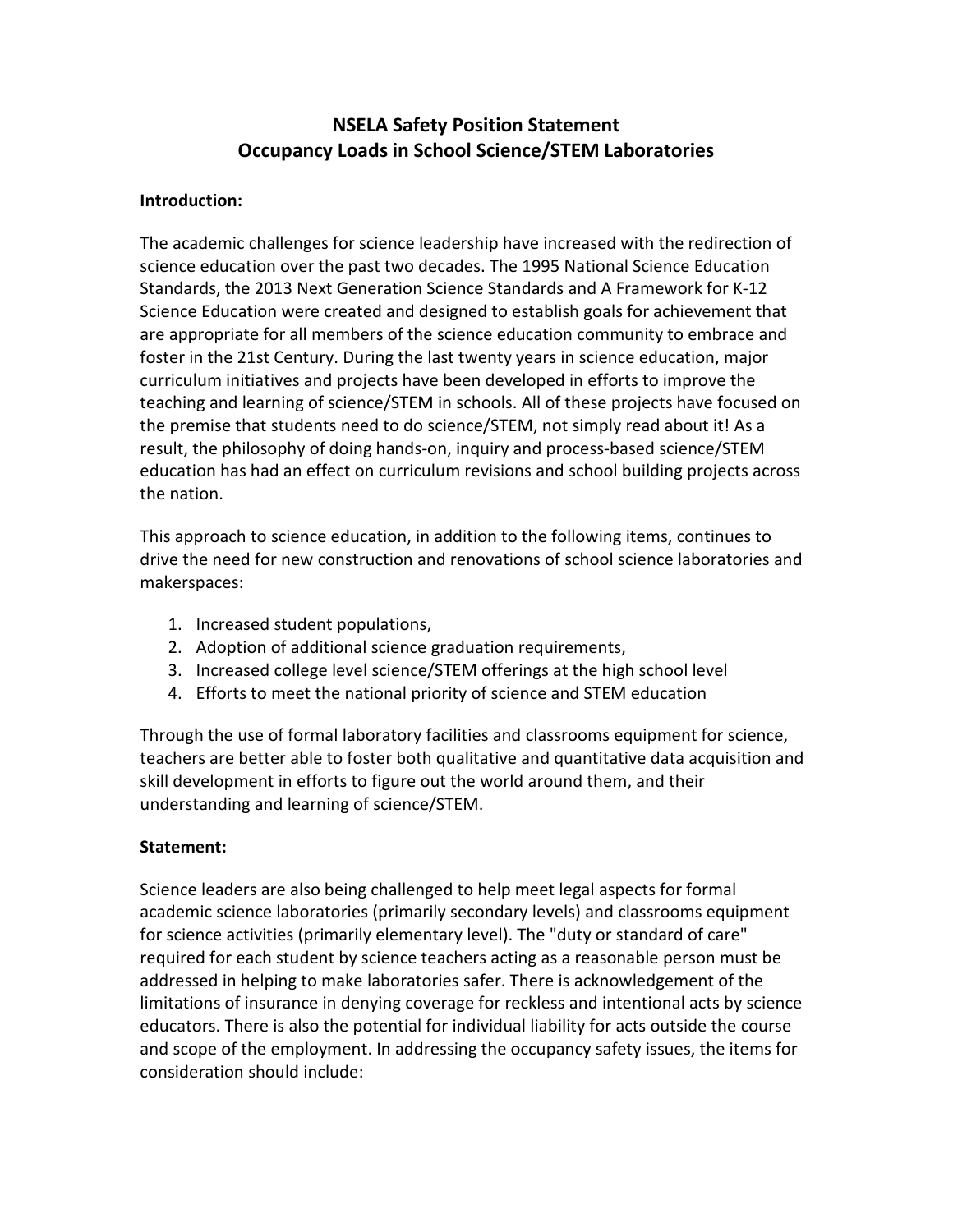- 1. The number of laboratory occupants makes a significant difference in traffic flow, trip/slip fall hazards and individual monitoring.
- 2. Increasing the number of laboratory occupants in a science/STEM laboratory increases the likelihood of accidents.
- 3. Higher pupil/teacher ratio over the 24-student maximum professional standard constitutes a threat to science/STEM laboratory safety based on current research.
- 4. Exceeded occupancy loads challenge a teacher to safely handle, transport and use laboratory chemicals and equipment, thereby creating an unsafe working environment.
- 5. Exceeded occupancy loads can also increase classroom management issues, which in turn contribute to unsafe conditions.

One of the greatest challenges for science educators is to address the professional quasi-legal and legal occupancy load standards for the purpose of establishing and maintaining a safer teaching and learning environment. Based on current research, a maximum class size of 24 students is the academic and safety expectation for school science/STEM laboratories. This is providing the legal occupancy load standard is met which approximates 50 sq. ft. net/occupant in a lab and 60 sq. ft. net/occupant in a "clab" or combination lecture/laboratory. Actual occupancy load is determined by the local authority having jurisdiction (e.g., fire marshal) based on factors such as square footage, type of furniture, utilities, chemical hazards, energy sources, sprinkler system, and number of exits.

In order to address professional quasi-legal and safety standards based legal occupancy loads for laboratories, the National Science Education Leadership Association strongly recommends the following:

# **A. For new science/STEM laboratory construction or renovations in science/STEM laboratories:**

- 1. Review National Fire Protection Association (NFPA), International Code Council (ICC) codes and other appropriate standards for educational institutions' science/STEM laboratories. Depending on the science educator's state or town, additional or alternative codes may be applicable and therefore should be researched.
- 2. Consult with the local and/or state authority having jurisdiction: fire marshal, building inspector or safety officer for applicable laboratory occupancy load codes/standards.
- 3. Be active in contributing to or directly involved in writing education specifications for facilities in efforts to meet occupancy load design expectations.
- 4. Help to educate administrators, board of education members, architects and others associated with decision-making power in efforts to better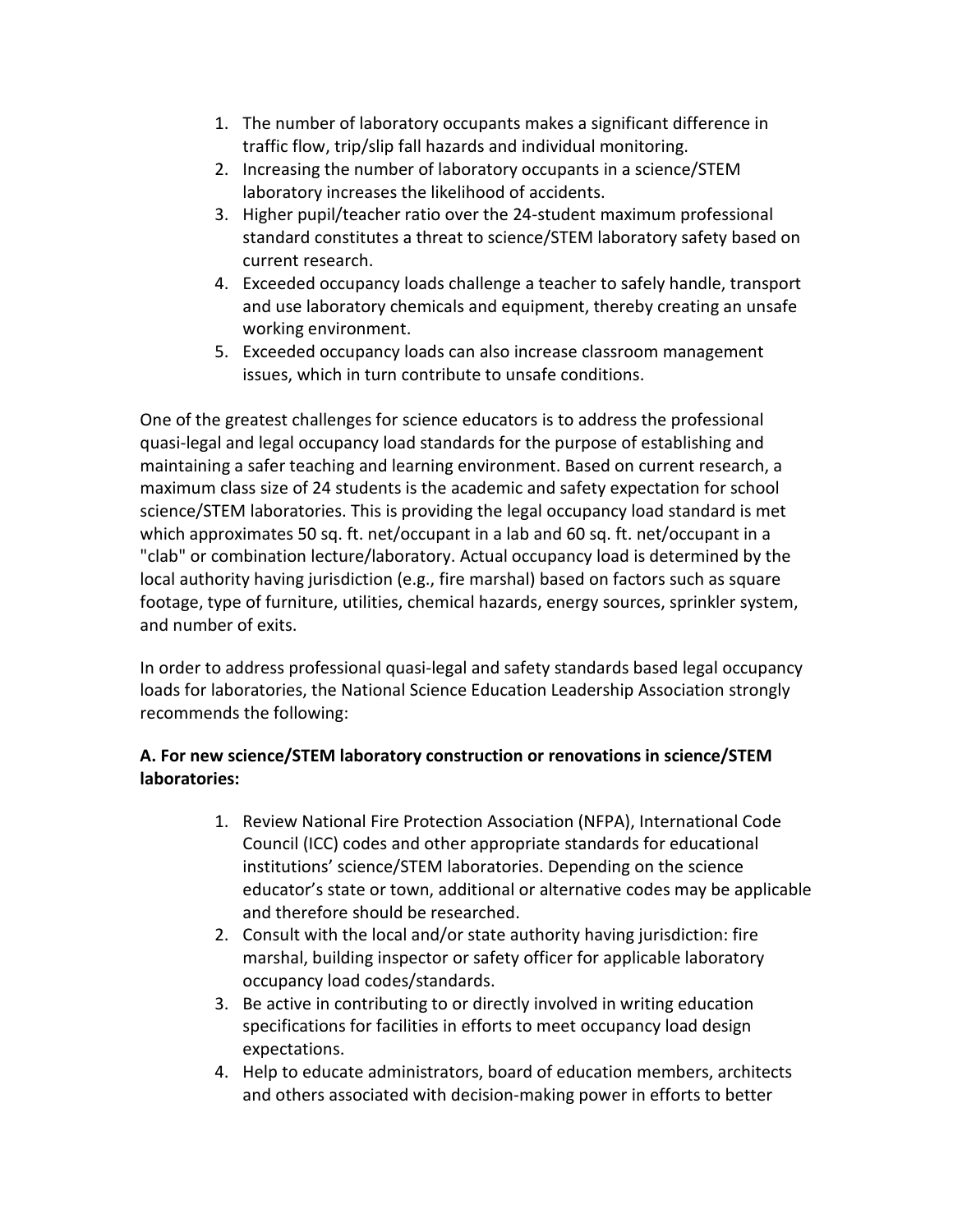meet or exceed codes/standards for a safer working environment based on functions being effected.

5. Reduce or eliminate hands-on activities which in the science/STEM teacher's judgement are unsafe in cases where laboratory occupancy loads are surpassed.

#### **B. For existing science/STEM laboratories:**

- 1. Review NFPA and ICC codes for academic institutions science/STEM laboratories. Again, the science/STEM educator's state or town may have additional or alternative codes, which need to be researched and met.
- 2. Have the "authority of jurisdiction" assist to determine the occupancy load design of your laboratory facility.
- 3. Work with administrators in efforts to achieve and exceed the code/standard; e.g., changing factors necessary to better meet code/standard, reduction in class size to meet occupancy load.
- 4. Reduce or eliminate hands-on activities which in the science/STEM teacher's judgement are unsafe in cases where laboratory occupancy loads are surpassed.

#### **C. For science/STEM laboratory instruction involving academic considerations:**

Science/STEM lab occupancy loads should also be determined by the type of course, the age and maturity level and special needs of students. It is important to note that for some classes of younger, more active students, no more than 20 students should be assigned (even if there are 24 "built-in" lab stations). When special needs students are assigned to lab science/STEM courses, appropriate professional or paraprofessional assistance should be provided and included as part of the occupancy load factor.

#### **Conclusion:**

Overcrowded science/STEM classrooms/laboratories have been clearly shown through research to increase the risk of accidents, given the nature of the potential hazards occupants may be exposed to. Supervisors need to make sure designated occupancy loads are adhered to and not surpassed for the safety of all in the teaching/learning environment.